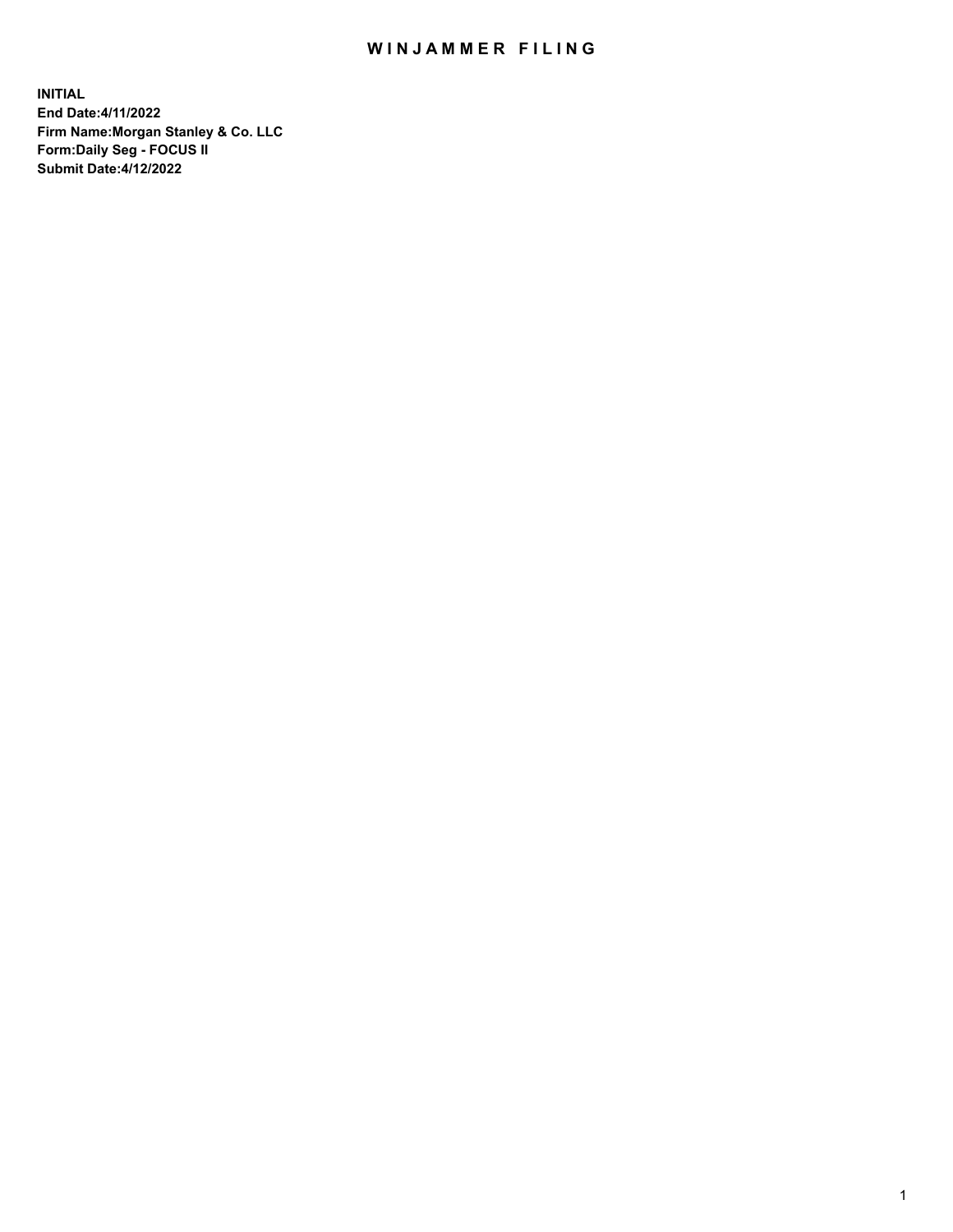**INITIAL End Date:4/11/2022 Firm Name:Morgan Stanley & Co. LLC Form:Daily Seg - FOCUS II Submit Date:4/12/2022 Daily Segregation - Cover Page**

| Name of Company                                                                                                                                                                                                                                                                                                                | <b>Morgan Stanley &amp; Co. LLC</b>                    |
|--------------------------------------------------------------------------------------------------------------------------------------------------------------------------------------------------------------------------------------------------------------------------------------------------------------------------------|--------------------------------------------------------|
| <b>Contact Name</b>                                                                                                                                                                                                                                                                                                            | <b>Ikram Shah</b>                                      |
| <b>Contact Phone Number</b>                                                                                                                                                                                                                                                                                                    | 212-276-0963                                           |
| <b>Contact Email Address</b>                                                                                                                                                                                                                                                                                                   | Ikram.shah@morganstanley.com                           |
| FCM's Customer Segregated Funds Residual Interest Target (choose one):<br>a. Minimum dollar amount: ; or<br>b. Minimum percentage of customer segregated funds required:% ; or<br>c. Dollar amount range between: and; or<br>d. Percentage range of customer segregated funds required between:% and%.                         | 235,000,000<br><u>0</u><br>0 Q<br>0 Q                  |
| FCM's Customer Secured Amount Funds Residual Interest Target (choose one):<br>a. Minimum dollar amount: ; or<br>b. Minimum percentage of customer secured funds required:% ; or<br>c. Dollar amount range between: and; or<br>d. Percentage range of customer secured funds required between: % and %.                         | 140,000,000<br><u>0</u><br><u>00</u><br>0 <sub>0</sub> |
| FCM's Cleared Swaps Customer Collateral Residual Interest Target (choose one):<br>a. Minimum dollar amount: ; or<br>b. Minimum percentage of cleared swaps customer collateral required:% ; or<br>c. Dollar amount range between: and; or<br>d. Percentage range of cleared swaps customer collateral required between:% and%. | 92,000,000<br><u>0</u><br>0 Q<br>00                    |

Attach supporting documents CH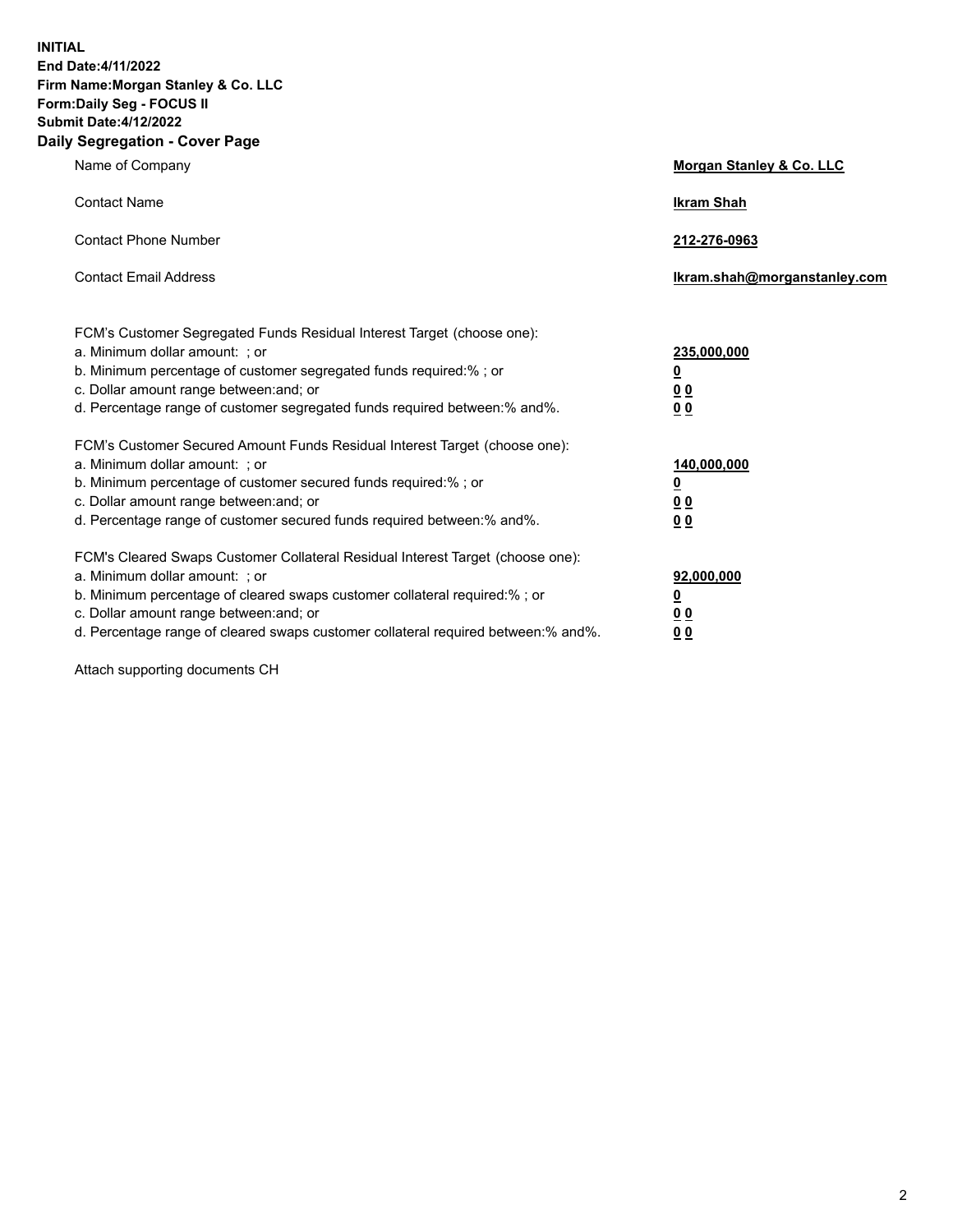## **INITIAL End Date:4/11/2022 Firm Name:Morgan Stanley & Co. LLC Form:Daily Seg - FOCUS II Submit Date:4/12/2022**

**Daily Segregation - Secured Amounts** Foreign Futures and Foreign Options Secured Amounts Amount required to be set aside pursuant to law, rule or regulation of a foreign government or a rule of a self-regulatory organization authorized thereunder 1. Net ledger balance - Foreign Futures and Foreign Option Trading - All Customers A. Cash **4,825,322,426** [7315] B. Securities (at market) **2,305,609,678** [7317] 2. Net unrealized profit (loss) in open futures contracts traded on a foreign board of trade **1,967,692,366** [7325] 3. Exchange traded options a. Market value of open option contracts purchased on a foreign board of trade **44,006,210** [7335] b. Market value of open contracts granted (sold) on a foreign board of trade **-26,420,904** [7337] 4. Net equity (deficit) (add lines 1. 2. and 3.) **9,116,209,776** [7345] 5. Account liquidating to a deficit and account with a debit balances - gross amount **64,198,736** [7351] Less: amount offset by customer owned securities **-62,663,105** [7352] **1,535,631** 6. Amount required to be set aside as the secured amount - Net Liquidating Equity Method (add lines 4 and 5) 7. Greater of amount required to be set aside pursuant to foreign jurisdiction (above) or line 6. FUNDS DEPOSITED IN SEPARATE REGULATION 30.7 ACCOUNTS 1. Cash in banks A. Banks located in the United States **259,866,909** [7500] B. Other banks qualified under Regulation 30.7 **213,117,134** [7520] **472,984,043** 2. Securities A. In safekeeping with banks located in the United States **1,115,324,590** [7540] B. In safekeeping with other banks qualified under Regulation 30.7 **80,765,409** [7560] **1,196,089,999** 3. Equities with registered futures commission merchants A. Cash **29,869,022** [7580] B. Securities **0** [7590] C. Unrealized gain (loss) on open futures contracts **6,259,420** [7600] D. Value of long option contracts **0** [7610] E. Value of short option contracts **0** [7615] **36,128,442** [7620] 4. Amounts held by clearing organizations of foreign boards of trade A. Cash **0** [7640] B. Securities **0** [7650] C. Amount due to (from) clearing organization - daily variation **0** [7660] D. Value of long option contracts **0** [7670] E. Value of short option contracts **0** [7675] **0** [7680] 5. Amounts held by members of foreign boards of trade A. Cash **4,539,914,650** [7700]

- 
- C. Unrealized gain (loss) on open futures contracts **1,961,432,946** [7720]
- D. Value of long option contracts **44,006,210** [7730]
- E. Value of short option contracts **-26,420,904** [7735] **7,628,452,581**
- 6. Amounts with other depositories designated by a foreign board of trade **0** [7760]
- 7. Segregated funds on hand **0** [7765]
- 8. Total funds in separate section 30.7 accounts **9,333,655,065** [7770]
- 9. Excess (deficiency) Set Aside for Secured Amount (subtract line 7 Secured Statement Page 1 from Line 8)
- 10. Management Target Amount for Excess funds in separate section 30.7 accounts **140,000,000** [7780]
- 11. Excess (deficiency) funds in separate 30.7 accounts over (under) Management Target **75,909,658** [7785]

**0** [7305]

[7354] **9,117,745,407** [7355]

**9,117,745,407** [7360]

[7530]

[7570]

 B. Securities **1,109,519,679** [7710] [7740] **215,909,658** [7380]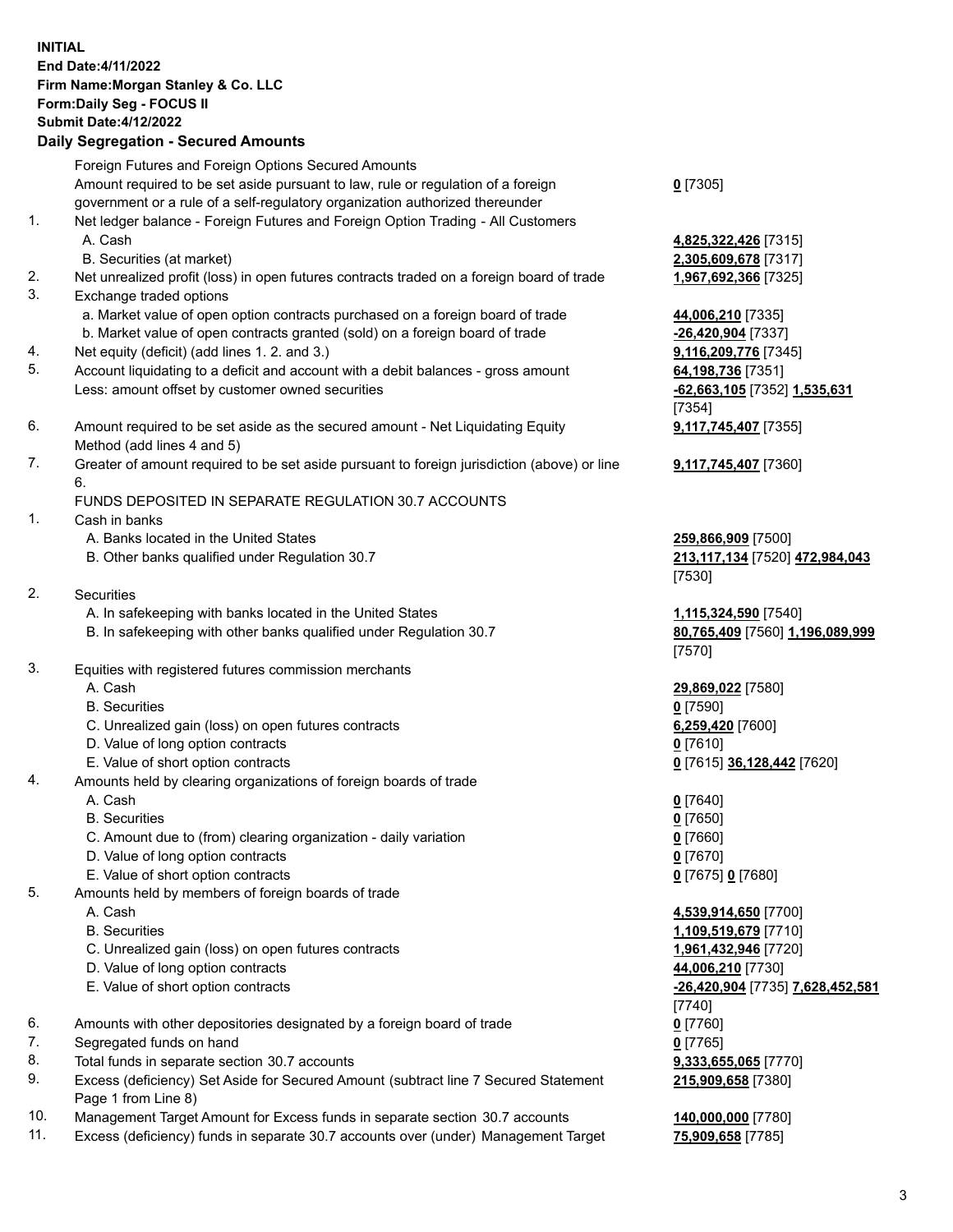**INITIAL End Date:4/11/2022 Firm Name:Morgan Stanley & Co. LLC Form:Daily Seg - FOCUS II Submit Date:4/12/2022 Daily Segregation - Segregation Statement** SEGREGATION REQUIREMENTS(Section 4d(2) of the CEAct) 1. Net ledger balance A. Cash **18,184,823,260** [7010] B. Securities (at market) **8,720,788,364** [7020] 2. Net unrealized profit (loss) in open futures contracts traded on a contract market **-107,164,489** [7030] 3. Exchange traded options A. Add market value of open option contracts purchased on a contract market **2,745,328,411** [7032] B. Deduct market value of open option contracts granted (sold) on a contract market **-1,852,499,865** [7033] 4. Net equity (deficit) (add lines 1, 2 and 3) **27,691,275,681** [7040] 5. Accounts liquidating to a deficit and accounts with debit balances - gross amount **1,149,644,784** [7045] Less: amount offset by customer securities **-1,138,549,960** [7047] **11,094,824** [7050] 6. Amount required to be segregated (add lines 4 and 5) **27,702,370,505** [7060] FUNDS IN SEGREGATED ACCOUNTS 7. Deposited in segregated funds bank accounts A. Cash **2,473,603,718** [7070] B. Securities representing investments of customers' funds (at market) **0** [7080] C. Securities held for particular customers or option customers in lieu of cash (at market) **3,253,281,676** [7090] 8. Margins on deposit with derivatives clearing organizations of contract markets A. Cash **16,068,696,163** [7100] B. Securities representing investments of customers' funds (at market) **0** [7110] C. Securities held for particular customers or option customers in lieu of cash (at market) **5,303,145,719** [7120] 9. Net settlement from (to) derivatives clearing organizations of contract markets **-108,000,298** [7130] 10. Exchange traded options A. Value of open long option contracts **2,745,328,411** [7132] B. Value of open short option contracts **-1,852,499,865** [7133] 11. Net equities with other FCMs A. Net liquidating equity **23,329,423** [7140] B. Securities representing investments of customers' funds (at market) **0** [7160] C. Securities held for particular customers or option customers in lieu of cash (at market) **0** [7170] 12. Segregated funds on hand **164,360,969** [7150] 13. Total amount in segregation (add lines 7 through 12) **28,071,245,916** [7180] 14. Excess (deficiency) funds in segregation (subtract line 6 from line 13) **368,875,411** [7190] 15. Management Target Amount for Excess funds in segregation **235,000,000** [7194]

16. Excess (deficiency) funds in segregation over (under) Management Target Amount Excess

**133,875,411** [7198]